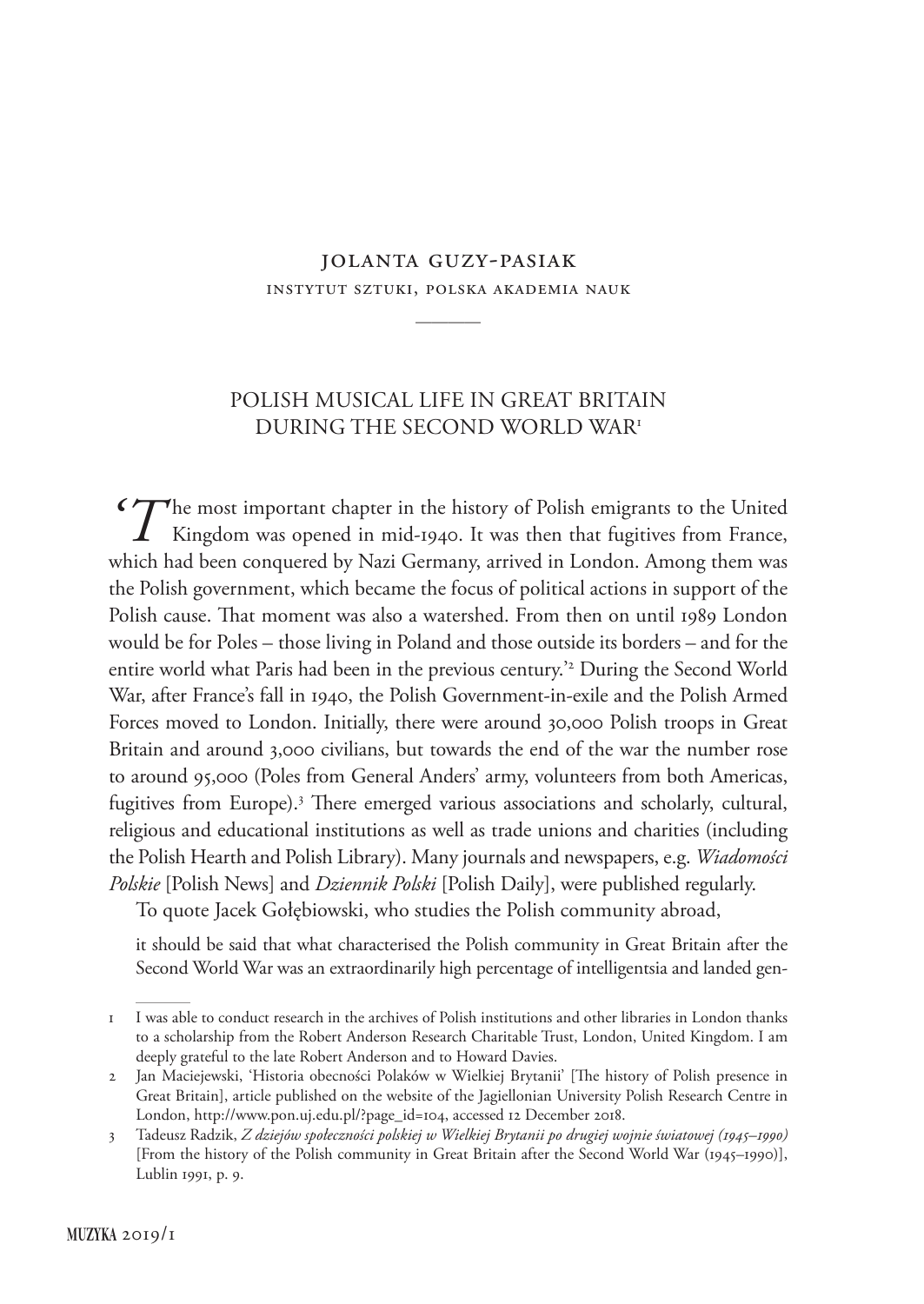try (elites of the Second Polish Republic who had escaped the murderous hands of the Nazis and the communists). According to the data of the Polish Resettlement Corps, around 10,000 Polish émigrés had a higher vocational education qualifications [...]. This was the elite of the Polish nation, people whose sense of Polish identity, profound historical awareness and strong identification with the Catholic religion influenced the development and forms of activity of numerous Polish organisations in Britain, Polish schools and Polish press. The predominance of the intelligentsia among Polish emigrants contributed to the emigrants settling in big cities, with 80% of Poles settling in London, a true phenomenon<sup>4</sup>

(it is, therefore, quite understandable that the majority of the information presented below will concern the British capital).

Although there have been numerous studies exploring the history of emigration and the Polish community abroad, and although London is called the capital of the Polish émigré community, many topics remain virtually untouched, a fact deplored by historians.<sup>5</sup> Such topics include the presence of Polish music and the activity of Polish musicians in Great Britain during the Second World War, although it has to be added straight away that the other artistic disciplines (theatre, film), too, are yet to be sufficiently explored by scholars, in view of the huge corpus of publications devoted to émigré literature. Scholarly publications discussing the history of cultural institutions, the content of Polish journals published abroad and the work of eminent Poles often fail to include musical topics, which means that the picture of the cultural life of Poles living abroad often appears incomplete to us, musicologists (a notable exception is the article by Jolanta Chwastyk-Kowalczyk 'Muzyka i teatr na łamach londyńskiego *Dzien*nika Polskiego w latach 1940–1943<sup>')6</sup>. The present article is the first attempt to provide a comprehensive – as much as the available sources allow – presentation of Polish music in Great Britain during the war, without any claims to completeness. On the contrary, the author hopes to prompt further studies into the history of migrations of artists and work on monographs on the various composers and performers. Undoubtedly, there is a need to bring this part of our musical culture to light, especially given the fact that interest in Polish music abroad has been growing in recent years.7

<sup>4</sup> Jacek Jan Gołębiowski, 'Elity polskie w Londynie po II Wojnie Światowej' [Polish elites in London after the Second World War], *Studia Polonijne* 36 (2015), pp. 89–102.

<sup>5</sup> For more on the subject, see Waldemar Grabowski, 'Nieznany rząd Polski Walczącej 1939–1945' [Unknown government of Fighting Poland 1939–1945], *Dzieje Najnowsze* 64 (2012) no. 2, pp. 153–156. The author complains about, among others, lack of a monograph devoted to the Ministry of Information and Documentation, which organised various propaganda campaigns. Were this gap to be filled, this would certainly benefit scholars studying émigré culture.

<sup>6</sup> Words of appreciation should go to Jolanta Chwastyk-Kowalczyk for her pioneering study on music in one of the main émigré newspapers, 'Muzyka i teatr na łamach londyńskiego *Dziennika Polskiego* w latach 1940–1943' [Music and theatre in London's 'Dziennik Polski' ('Polish Daily') in 1940–1943], *Annales Universitatis Paedagogicae Cracoviensis / Studia ad Bibliothecarum Scientiam Pertinentia* 3 (2005), pp. 107–119.

<sup>7</sup> See e.g. Beata Bolesławska-Lewandowska and Jolanta Guzy-Pasiak, eds., *Twórcy – źródła – archiwa*. [Creators – sources – archives], Warsaw 2017 (= Muzyka polska za granicą [Polish music abroad]).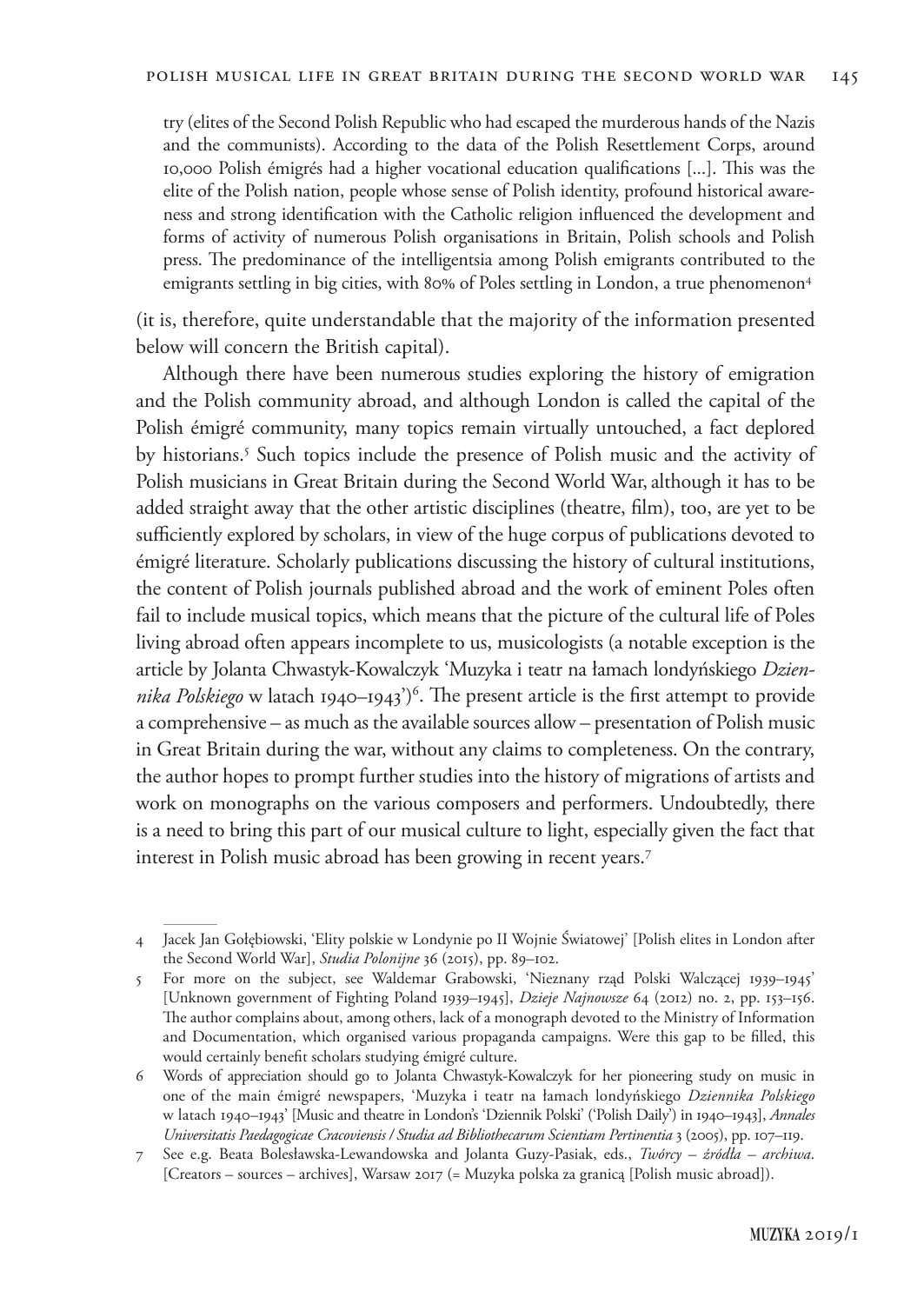The main institution attracting Poles in London was, practically from the beginning of the war, Ognisko Polskie [Polish Hearth], founded by Polish artists, scholars and writers, who applied to the British Council to create a Polish House in London. The house at 55 Prince's Gate, leased from Sir Frank Newnes, became the headquarters of the Polish Research Centre under the auspices of the Polish Relief Fund, thanks to the help of Lord Moyne, members of Chatham House and the Polish ambassador. On 10 December 1939 Ambassador Raczyński and Lord Lloyd signed a memorandum on the establishment of the Polish House and the Polish Library (the Polish Library has been constantly in operation since 1942, since 1967 as the Polish Library of the Polish Social and Cultural Association in London, specialising in collecting publications about Poland). Even before the official opening on 16 July 1940 by Prince George, Duke of Kent, in the presence of the President of the Republic of Poland Władysław Raczkiewicz, General Władysław Sikorski and Edward Earl of Halifax, on 6 March 1940 Ignacy Jan Paderewski gave a concert at Queen's Hall (destroyed during a bombing in 1941) under the auspices of the Polish Relief Fund in support of the Polish refugees and the Polish House.8 The Hearth, located in the elegant district of South Kensington, was next to the Brompton Oratory – during the war and in the first few years after the war one of the most important Polish churches in the British capital. The club was the centre of social and cultural life of the émigré community. Unfortunately, apart from numerous references in the press and the literature concerning musical soirées and lectures organised there, it has proved impossible to determine their detailed repertoire or the list of performers.<sup>9</sup>

While evenings at the Polish club sought to integrate the community, concerts organised by the Polish Relief Fund were to raise funds to help those in need (an earlier event, featuring Paderewski, has already been mentioned). The stars of two such widely publicised concerts included the conductor Grzegorz Fitelberg, whose conducting style and interpretation were enthusiastically received. Praise also went to the young violinist Josef Hassid and a work composed by Michał Kondracki. In the extensive concert review one can read:

A concert in aid of the Polish Relief Fund on [1940] April 25 brought Gregor Fitelberg, formerly of the Warsaw Radio, to the platform of Queen's Hall. Rarely do we see a con-

<sup>8</sup> My information about the history of the Polish Hearth comes from the institution's website (http://www. ogniskopolskie.org.uk/about/history.aspx, accessed 12 December 2018) and Anna Maria Stefanicka's book *Spieszmy z pomocą. Historia Towarzystwa Pomocy Polakom* [Let's rush to the rescue. The story of the Relief Society for Poles in London], London 2016, pp. 4–8.

<sup>9</sup> For example, a press announcement of regular Tuesday concerts at 6.30 only said that there would be alternating performances by Polish and British artists, and that on 26 May 1942 the Polish Musicians of London would present songs and piano trios, 'London Concerts Source', *The Musical Times* 83 (1942) no. 1191 (May), pp. 159–160: 'The Polish Hearth Musical arrangements now consist of concerts on Tuesdays at 6.30 by Polish and British artists in alternation […] Songs and Piano Trios will be given on May 26 by the Polish Musicians of London'.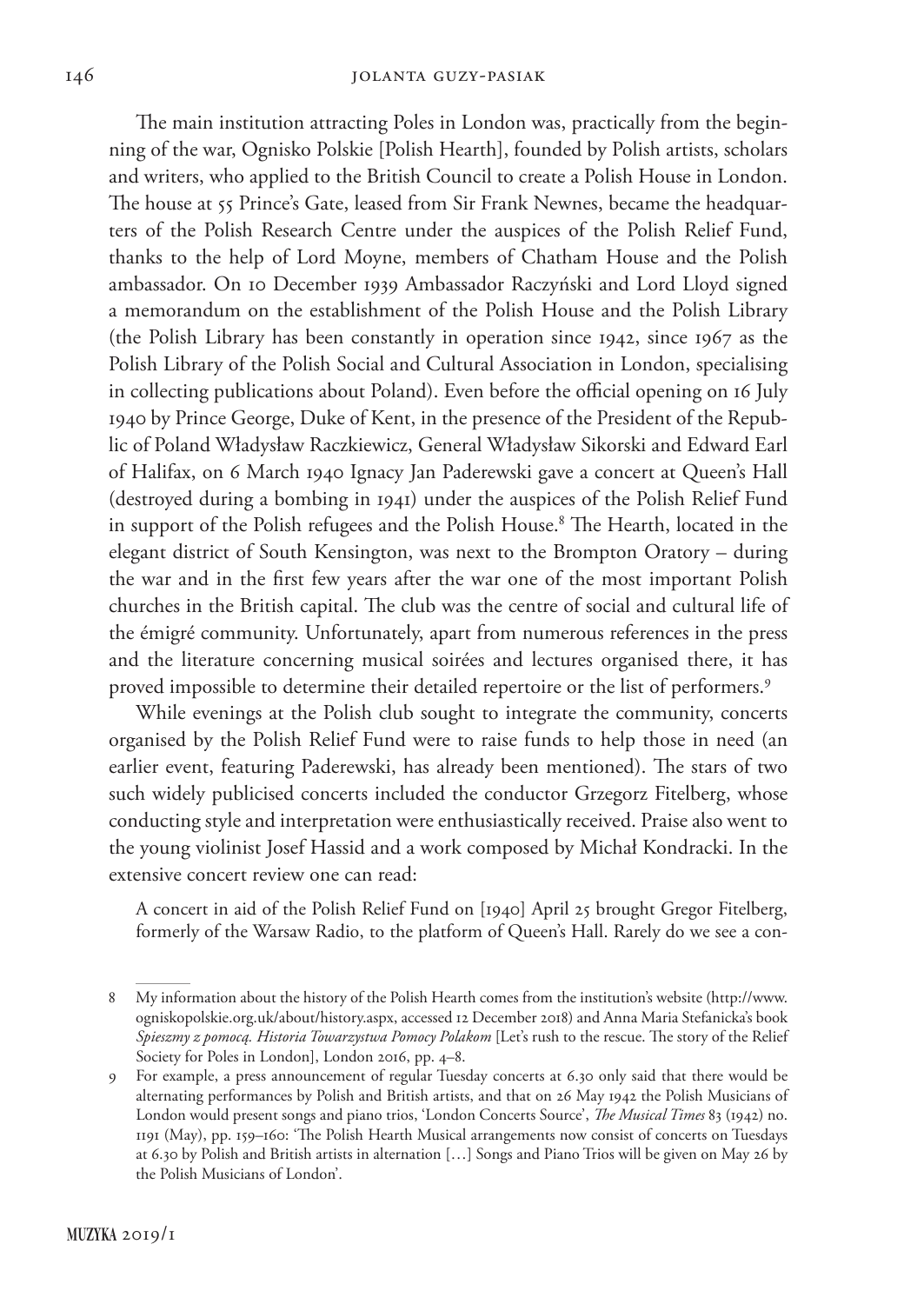ductor so sparing of gesture. He seemed bent on proving how little of the customary signalling was really needed to keep an orchestra like the London Philharmonic up to the mark. And a very convincing demonstration it was. Details of phrasing, rhythm and style took shape from within the orchestra, while the conductor watched and gave hints and now and then took active control as his practical sense required it. Thus the statement that the L.P.O. played Tchaikovsky's *Violin Concerto* and Beethoven's *Seventh Symphony*  under the guidance of Mr. Fitelberg has more than the usual truth in its wording. The solo part of the Concerto was played by the young Polish violinist Josef Hassid. He showed an adult's grasp of the music and a technical assurance that betokened a special gift fostered by good training. National music was represented by a "Polish March" composed by Michal Kondracki out of marching songs of the Polish army. His method is original and sure-handed. The melodies are not presented separately and successively in the manner of many wrongly-named fantasias. They are worked together, with dovetailings and key-changes, or rather key-surprises, and modern off-the-note harmonies.'10

Both this event and its second instalment (on 19 September) was broadcast by BBC Radio (Polish Relief Fund Concert, Part 1 and Part 2) – this time the BBC Orchestra was conducted by Sir Adrian Boult.

The BBC Radio played a huge role in the popularisation of the Polish repertoire and Polish artists, broadcasting complete performances. It is worth mentioning programmes featuring highly regarded artists like Maria Dońska – piano (11 June 1940, 17 December 1940, 18 January 1941, 19 August 1941, 3 May 1942), Alfred Orda – baritone (8 June 1942), Marian Zygmunt Nowakowski – bass (17 October 1943), Jerzy Sulikowski (3 May 1945), patriotically performing music by Chopin, Szymanowski, Moniuszko and Paderewski<sup>11</sup>. Polish composers were also performed by British artists. Arrangements of Polish folk dances for piano were presented by Tomasz Gliński and Wincenty Rapacki. There were also very frequent broadcasts of performances by the Polish-Austrian duo Marjan Rawicz and Walter Landauer, extremely popular at the time and presenting a lighter repertoire (Strauss' waltzes). It should be noted that from 1939 BBC Radio had a Polish service, which also broadcast cultural programme and on Sundays a programme devoted to music. National and religious holidays (e.g. 3 May Constitution Day, Christmas) received a special treatment on air, with patriotic concerts or Christmas carols being broadcast at the time.

The most important figure in professional musical life, responsible for representing Polish classical music in Great Britain was undoubtedly Tadeusz Jarecki. He was especially aware of the need to preserve national heritage during the war and expressed it in his statement in *The Times*: 'The case of Polish music is essentially a unique one. Because of the ban place upon it by Nazism all occupied Europe, it

<sup>10</sup> 'London Concerts Source', *The Musical Times* 81 (1940) no. 1167 (May), pp. 227–229.

<sup>11</sup> Programmes broadcast by BBC Radio in 1923–2009 have been digitised and are available on https:// genome.ch.bbc.co.uk/, accessed 12 December 2018. The website is the source of all information about BBC programmes presented in the article.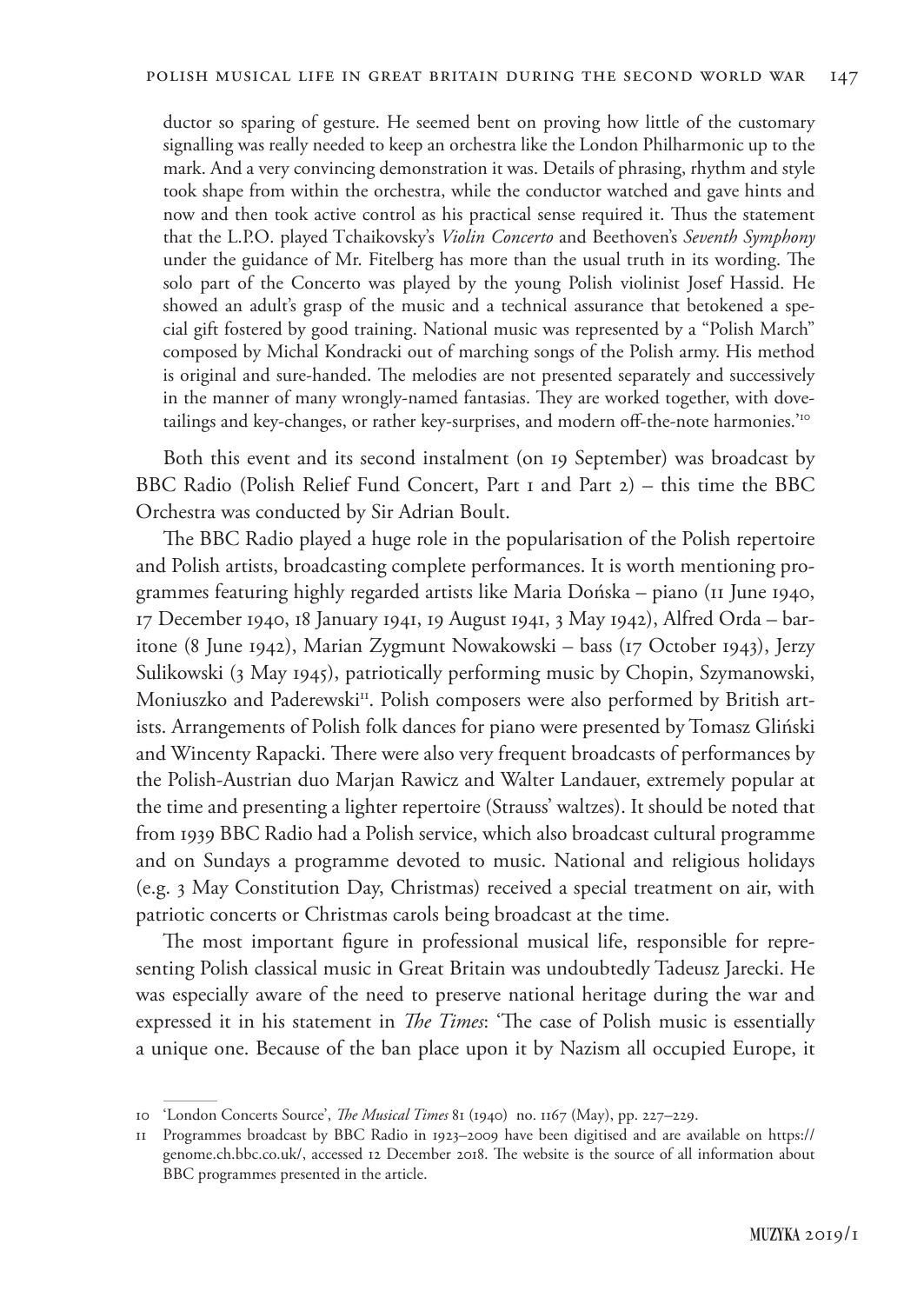is doomed to oblivion as we look on, unless it can be kept alive in Britain'. Jarecki (born 1 January 1889 in Lviv, died 2 May 1956 in New York) deserves a separate study because of his artistic and organisational activities.<sup>12</sup> This eminent composer, conductor and journalist, who studied e.g. with Stanisław Niewiadomski in Lviv, and then in Russia and Germany, achieved success in the United States before the Second World War (as conductor and arranger of the National Broadcasting Company in New York). During the war he was active in the government of the Republic of Poland in London as department head at the Ministry of Information and Documentation (1940). As part of his official duties he founded and headed the Polish Musicians of London association (1940–43), which organised classical music concerts and published contemporary works by Polish composers. The organisation was instrumental in the founding of the London Polish String Quartet, led by Fryderyk Herman (and the fine violinist with Polish roots Suzanne Rozsa, invited to stand in for Fryderyk Herman, when he was ill: 'As my mother was Polish they reckoned I was an honorary Pole'13). Artists who played in the ensemble included Fryderyk Herman – violin, Zygmunt Dymant – violin, Zygmunt Jarecki (Tadeusz's brother) – viola/cello and Paul Blumenfeld – cello. Information about the group's performances (mostly in London's Wigmore Hall) did appear in the press (such as *The Times*, *Dziennik Polski*), but the scarce and random sources available at the moment prevent me from reconstructing the quartet's programme line or its tours. Tadeusz Jarecki himself appeared as a conductor, for example, leading the BBC Orchestra in Karłowicz's *Returning Waves* and 'Highlanders' Dances' from Moniuszko's *Halka* (1 January 1943, a concert broadcast by the BBC). He also had an opportunity to conduct his own *Suite* during a Polish evening featuring Stojowski's *Suite*, Karłowicz's *Lithuanian Rhapsody*, Wieniawski's *Violin Concerto* and Elgar's *Polonia.* Manchester's Hallé Orchestra was conducted then by Sir Harold Malcolm Sargent, with the young Polish violinist Ida Haendel appearing as the soloist.<sup>14</sup>

What became an extremely attractive form of promoting Polish art were the performances of the Anglo-Polish Ballet, founded by Czesław Konarski and Alicja Halama in 1940, an ensemble supported by the Polish Government-in-exile and meant to manifest the Polish free spirit through energetic dances and colourful costumes – a task the company successfully accomplished, according to British critics.15 The organisers of the enterprise had some serious stage experience under their belt (before the war Konarski was a member of the company Polish Ballet, led by Bronislava

<sup>12</sup> Archive material associated with Jarecki can be found at the Indiana University, Bloomington, Cook Music Library Special Collections. For more of the musician, see e.g. Paul Krzywicki, *From Paderewski to Penderecki: The Polish musician in Philadelphia*, Raleigh, North Carolina 2016, pp. 323–324.

<sup>13</sup> Margaret Campbell, 'Suzanne Rozsa – Violinist, teacher and co-founder of the Dumka Trio', *Independent* 20 (2005), 2 December 2005 (Obituaries).

<sup>14</sup> 'Music in the provinces', *The Musical Times* 83 (1942) no. 1192 (June), pp. 190–192.

<sup>15</sup> Karen Eliot, *Albion's dance. British ballet during the Second World War*, Oxford 2016, p. 104.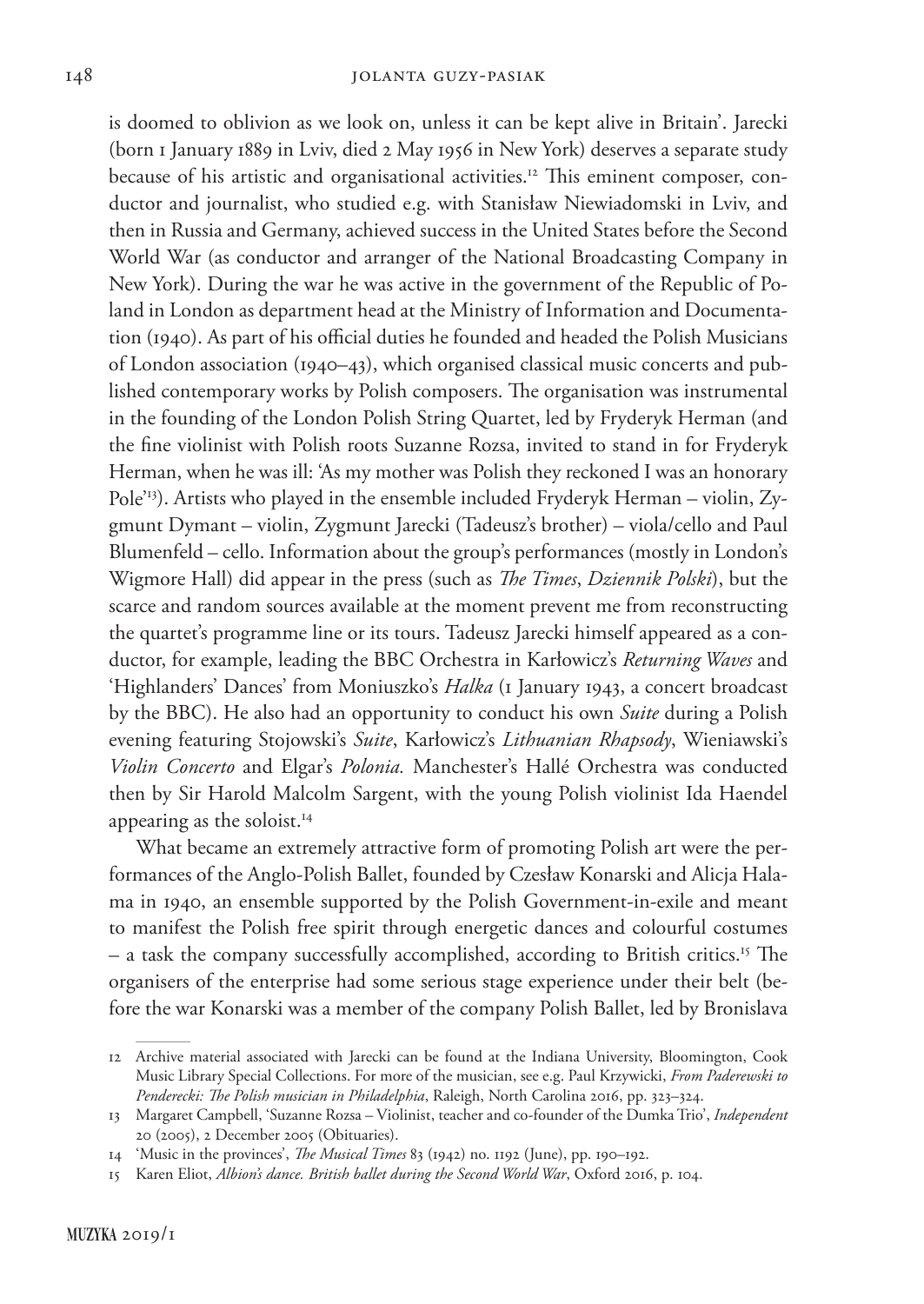Nijinska), but less so in the finances and soon the group began to be managed by the entrepreneur Jan Cobel. The ensemble performed every day, giving also two matinées and touring various towns and cities in Britain. It is, therefore, not surprising that after two years the company already celebrated its 500th performance.<sup>16</sup> It is by no means easy to determine its repertoire, because although the performances were either announced or reviewed in the press, the information given there was often incomplete. As far as we know, during the war the ballet performed the following works: *Cracow Wedding* (choreography by Czesław Konarski, music arranged by Włodzimierz Launitz), *Pan Twardowski* [Polish 'Faust'] (choreography by Czesław Konarski, music arranged by Włodzimierz Launitz), *Umarł, Maciek umarł* [Maciek is dead] (choreography by Czesław Konarski, music by Tomasz Gliński), *Peasant Weekend* (choreography by Loda Halama, traditional music), *Swan Lake* (choreography by Marius Petipa, music by Peter Tchaikovsky), *Les Sylphides* (choreography by Michel Fokin, music by Fryderyk Chopin/Roy Douglas), *Le Spectre de la rose* (choreography by Michel Fokin, music by Carl Maria von Weber/Hector Berlioz).17

Information about publishing activities in Great Britain during the war is provided by bibliographic databases and reviews published in journals.18 Studies devoted to music were not numerous at the time – just a few monographs and a dozen or so editions of classical music scores. Nor was the Polish-language press full of articles dealing with music, limiting itself usually to providing concert life reports – worthy of note in this respect is *Dziennik Polski*, which informed its readers about both important artistic events and jubilees of eminent composers.<sup>19</sup>

The most important Polish composer, from the point of view of both his compatriots in occupied Poland, where his music was banned, and the British, was Fryderyk Chopin. There were several monographs devoted to him and published in the analysed period: Gerald Abraham's *Chopin's musical style* (London 1942 Oxford University Press, reprint from 1939) and Tadeusz Alf Tarczyński's *Homage to Chopin. Hołd Chopinowi* (Glasgow 1942 Książnica Polska), and Törnbom Gösta Zetterberg's

<sup>16</sup> 'Nowy Rok w polskim balecie' [New year in Polish ballet], *Wiadomości* 3 (1942) no. 1, p. 5.

<sup>17</sup> The repertoire is partly included in *The London stage 1940–1949: A calendar of productions, performers, and personnel*, ed. J.P. Wearing, 2nd ed., Littlefield 2014. Joy Camden, a dancer in the Anglo-Polish Ballet mentioned some titles in her memoires: 'We had a program – *Sylphides* […]. *Divertissement*, in which we did Birger Bartholin's *Satire espagnol*. And also I did solos and the final thing was *Cracow wedding* which was a fantastic Polish ballet with the two Polish stars Halama and Knaski [sic] dancing the lead roles. We just packed the theatre and we brought the house down and then we set off on a fifty week tour of England in January 1941', see Joy Camden, *Survival in the dance world*, Bloomington, 2005, p. 25.

<sup>18</sup> See *Rocznik bibliograficzny druków w języku polskim oraz w językach obcych o Polsce wydanych poza terytorium Rzeczypospolitej Polskiej* / *Bibliographical Year Book, Works in Polish and works relating to Poland*, *1939–1943*, vols. 1–3, ed. Tadeusz Sawicki, Edinburgh 1943, as well as Jan Kowalik, *Bibliografia czasopism polskich wydanych poza granicami kraju od września 1939 roku* [A bibliography of Polish periodicals published abroad before September 1939], vol. 5, Lublin 1988 and Stanisława Lewandowska, *Prasa polskiej emigracji wojennej 1939–1945* [The press of the Polish war emigration 1939–1945], Warsaw 1993.

<sup>19</sup> J. Chwastyk-Kowalczyk, op. cit.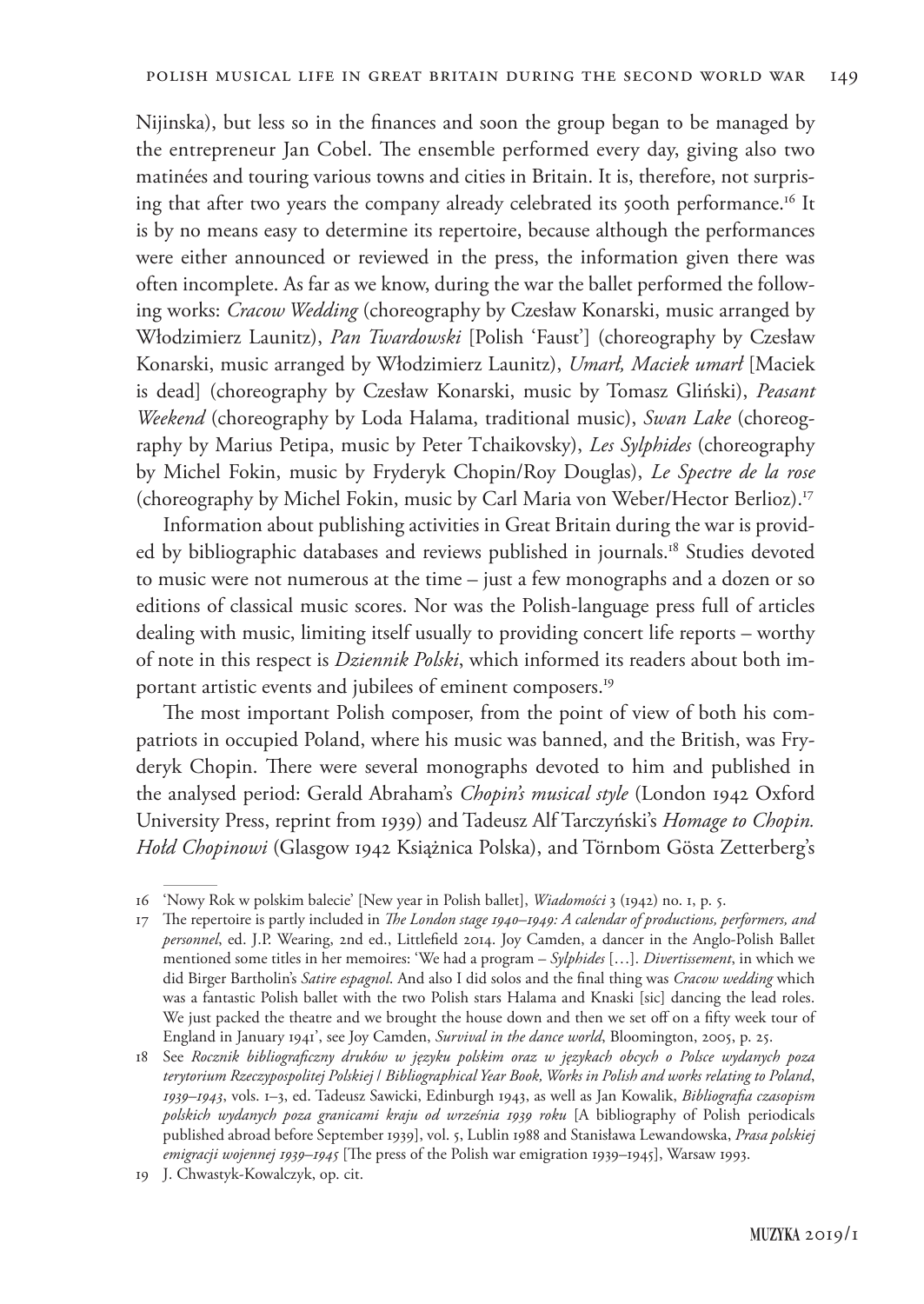*Chopin* (Stockholm 1943 Albert Bonniers) – published in Scandinavia, but reviewed in the London press.<sup>20</sup> Polish ballet, its history and main figures was examined in *Ballet – To Poland* edited by Arnold L. Haskell (London 1940 Adam and Charles Black), published as a testimony to the support for the Polish cause in Britain.

The Polish Musicians of London association published works by contemporary Polish composer in the Contemporary Polish Music series by the London music publishers J. and W. Chester Ltd. Works published in 1943 included Tadeusz Jarecki's *Fugato and Aria for Piano, Violin and Cello (or Viola)*, Michał Spisak's *Caprice No. 1. and No. 2 for Violin and Piano*, Antoni Szałowski's *Trio for Oboe, Clarinet and Bassoon*, Wawrzyniec Żuławski *Partita for Piano Solo*. Works by earlier Polish composers published by Książnica Polska in Glasgow (founded in 1940 and run by Jadwiga Harasowska) in 1941–42, included Stanisław Moniuszko's four-act *Halka* (orchestral score of the overture and piano score (reduction)), Mieczysław Karłowicz's *Six Songs* from op. 1, and a selection of Ignacy Jan Paderewski's songs from op. 18 (*Piper's Song* and *By Waters Mighty*). Chopin's songs from op. 74 (*Seventeen Polish Songs (opus 74) in their original keys with English and Polish words. Preface and English version by Jan. Śliwiński*) were published in 1941 by Paterson's Publications Ltd (today part of Novello & Co). Chopin's music inspired Richard Addinsell, when he composed his popular *Warsaw Concerto*, used in the British film *Dangerous Moonlight*; 21 the work was published in London in 1942 by Keith Prowse & Co., Ltd. The *Poradnik dla Pracowników Świetlic Żołnierskich* [Guide for the Staff of Soldiers' Clubs] published in 1941−45 by the Polish YMCA (Young Men Christian Association) had thematic supplements, including the 'Choice of Polish Music' featuring pieces by Polish composers from Mikołaj Gomółka, Wacław of Szamotuły to Karol Szymanowski and Roman Maciejewski.

The post-war reality meant that most of the scores published at the time were not of ambitious contemporary music nor music of earlier periods, but arrangements of soldiers', historical, folk and popular songs characterised by simple musical means suited to the capabilities of army bands, but conveying the spirit accompanying the soldiers of the Polish Armed Forces during the Second World War. Many of them were published by Jadwiga Haraskowska's already mentioned Glasgow-based Książnica Polska, including *Jeszcze Polska nie zginęła* [Poland Is Not Yet Lost ] (1940), *Jak to na wojence ładnie*. *Zbiór polskich pieśni żołnierskich i patrjotycznych w łatwym układzie fortepianowym* ['It's so pretty in the war.' A Collection of Polish soldiers' and patriotic songs in easy arrangements for the piano] by J. Barański (1942), and Adam Harasowski's *Polish Christmas Carols. Najpiękniejsze polskie Kolendy* (1942) and *Kierunek: Wisła! Wiersze i Pieśni 1939–1942* [Destination: Vistula river! Poems and songs 1939–1942], by Adam Kowalski (1943). The London company M.I. Kolin (Publishers) Ltd., founded in 1940 (it operated until 1944) by Ignacy Lindenfeld

<sup>20</sup> Ibid., p. 109.

<sup>21</sup> Directed by Brian Desmond Hurst.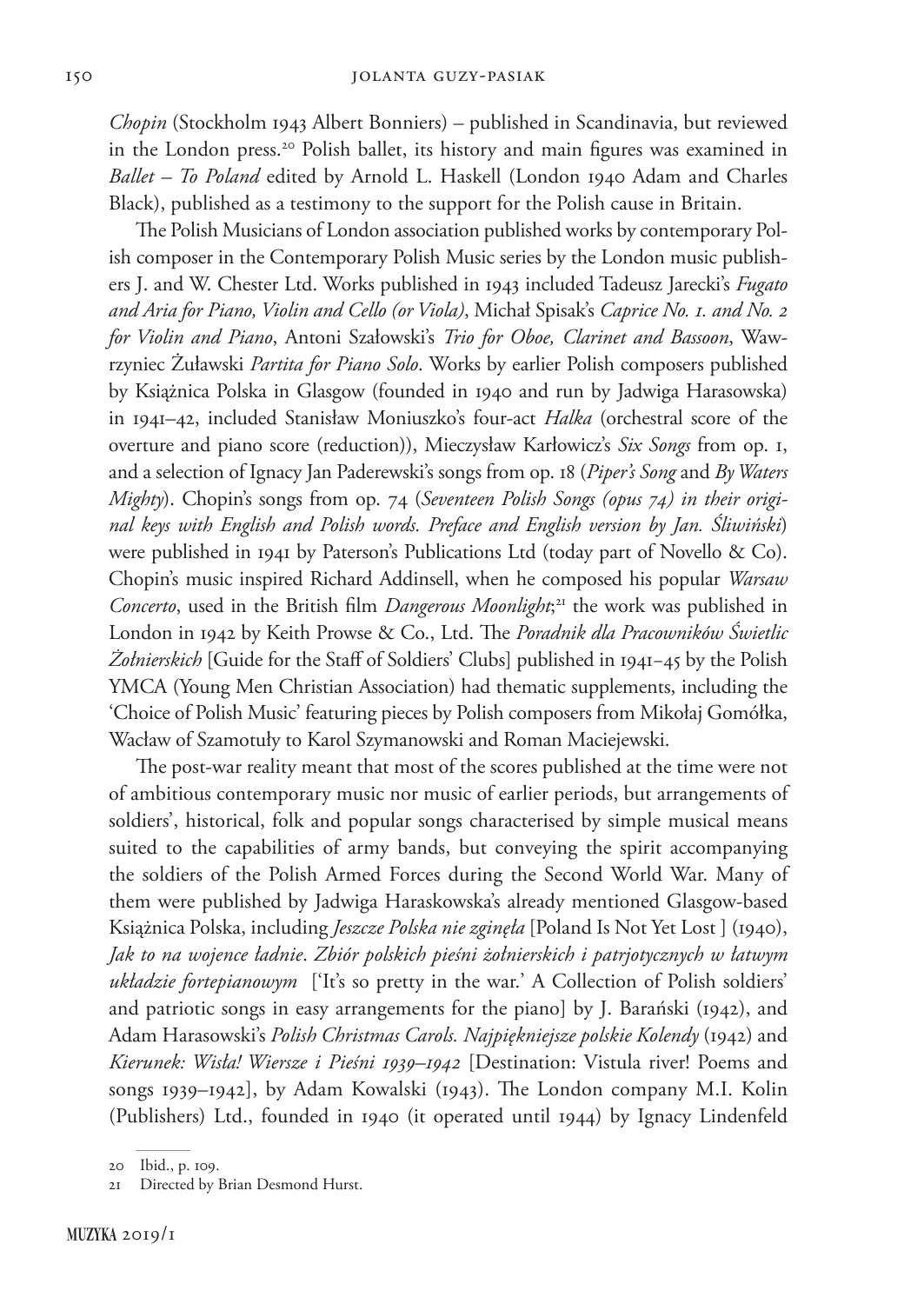(owner of Minerva Publ.) and Maurycy Kohn, the publisher of e.g. Mieczysław Grydzewski's *Wiadomości Polskie*, also published collections of Polish songs, from a reprint of Walerian Adamski's 1918 *Polski śpiewnik narodowy z melodiami* [Polish national songbook with melodies] (1940), to *Christmas Carols* (1940), *Memories of Poland* (*A collection of its best-loved melodies with English and the original Polish text*, reprint from 1937) arranged by Zygmunt Stojowski or Marian Hemar's famous song written in Latrun, Palestine,<sup>22</sup> *Karpacka Brygada* [Carpathian Brigade] (1943).

The repertoire was build up very quickly, with pre-war arrangements being sometimes reconstructed from memory, because there was not enough sheet music for soldiers' singing groups springing up everywhere. It is no coincidence that the question of the semi-amateur musical movement has been left until the end of the article, as it is clear that in this case it is not strictly artistic achievements that are to be judged but the huge significance of soldiers' and patriotic songs in bolstering the national spirit and the troops' morale. The most characteristic element of the soundscape of Polish émigrés in wartime Britain were national, patriotic and religious songs performed by soldiers' choirs. The most famous among them was the Polish Army Choir established, as the first among such ensembles, in 1940 in Scotland on Jerzy Kołaczkowski's initiative.23 The choir's *maestro* had earlier served as music director of the Polish Radio in Lviv and conductor of the Lviv Academic Choir. The 40-strong choir sang pieces by Zygmunt Noskowski, Stanisław Moniuszko and Wacław Lachman, as well as patriotic, soldiers' and religious songs, performing first in Glasgow and its environs. They have been acclaimed by the critics both for their singing and language skills: 'the Poles have acclimatised themselves so thoroughly that the Polish Army Choir sings *Duncan Gray* and other Scottish songs with such perfection of pronunciation as to make respects of their concerts in demand everywhere in Scotland'.24 In 1941 they were invited to London, even appearing in the Catholic Westminster Cathedral in 1942.

The Polish Army Choir gave over 600 concerts in England, Wales and Scotland under the direction of Jerzy Kołaczkowski, Henryk Hosowicz, Adam Harasowski and Otto Schaffer, as well as English conductors like Adrian Boult, Malcolm Sargent and Ian White. The choir's chief accompanist was Bernard Czaplicki, and the soloists − Edward Bolesławski (tenor), Władysław Huczek (baritone), Kazimierz Zając (bass) and Marian Nowakowski (bass) − a soloist with London's Covent Garden, a pupil of Adam Didur.25

<sup>22</sup> Mirosław Adam Supruniuk, *Zbiory i prace dotyczące emigracji i Polonii w Bibliotece Uniwersyteckiej oraz Książnicy Miejskiej w Toruniu. Informator* [Collections and writings on the Polish diaspora at the Nicolaus Copernicus University Library and Municipal Library in Toruń], Toruń 1999, p. 156.

<sup>23</sup> More information about the beginnings of the Polish choral movement in Britain can be found in the introductory part of Katarzyna Fuksa's article 'Cześć pieśni! – z dziejów polskich chórów w Londynie po II wojnie światowej' [May the song be honoured! – From the history of Polish choirs in London after the Second World War], *Studia Polonijne* 28 (2007), pp. 193–213.

<sup>24</sup> 'Scotland Invaded', *The Manchester Guardian* 110 (1941) January 17, p. 3.

<sup>25</sup> K. Fuksa, op. cit., p. 198.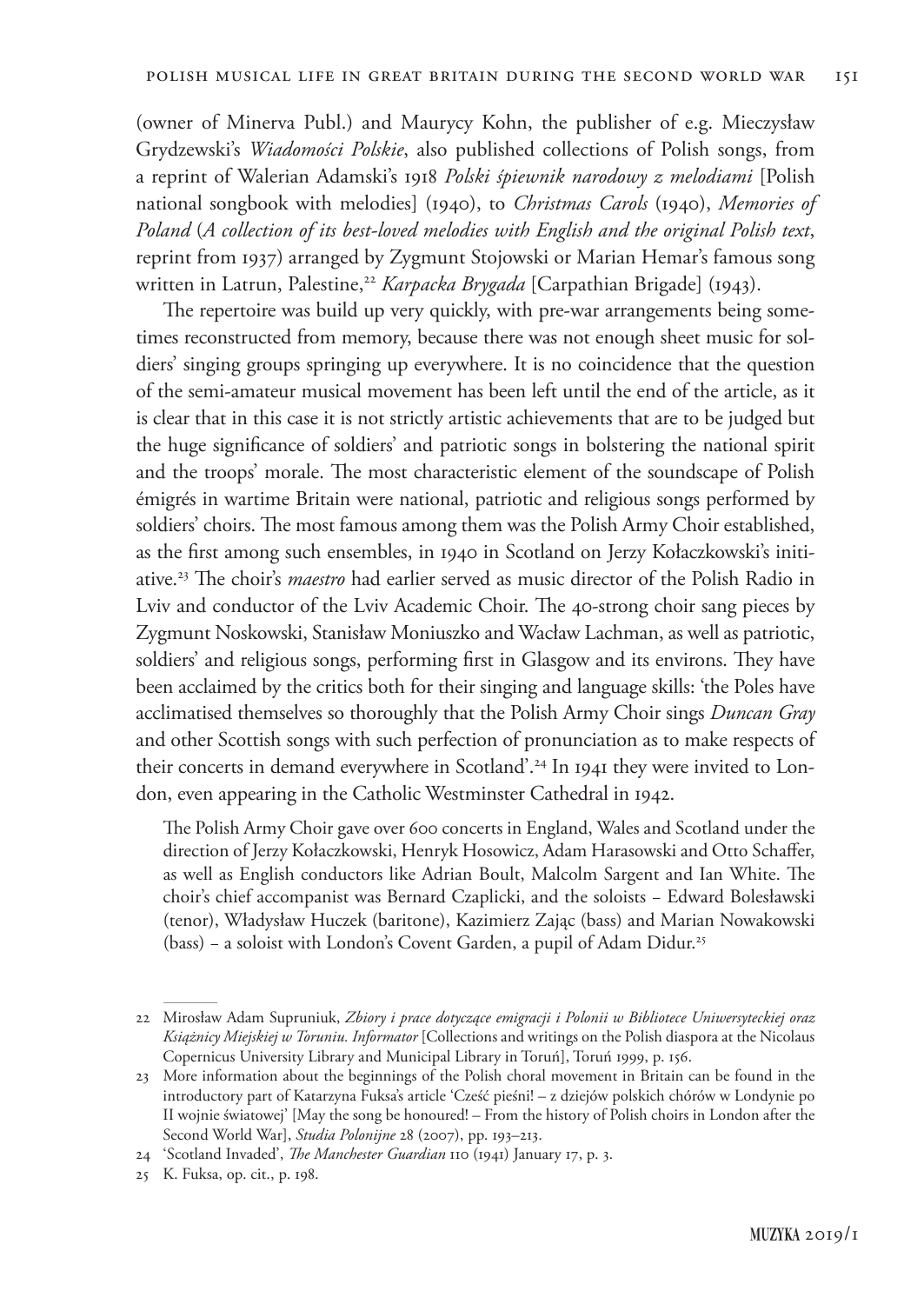The choir performed at various venues, including concert halls and theatres, as well as hospitals and schools, supporting numerous charities. Announcements and reviews of these performances were regularly published by *The Observer*, *The Manchester Guardian*, *Dziennik Polski.* The Polish Army Choir recorded 55 pieces for BBC Radio (broadcast by local stations as well as stations in Europe and America), seven songs for His Masters Voice, and six for Polska Wytwórnia Płyt. The recordings were presented by the BBC more frequently than performances of professional musicians playing chamber or orchestral classical music.

It can be assumed that nearly all artists who found refuge in London during the war were involved in providing repertoire that was patriotic in nature. The Polish Library of the Polish Social and Cultural Association in London<sup>26</sup> houses a notebook with hand-written names of artists writing for army ensembles and providing them with texts and scores, so need at the time. Among them are famous and lesser-known artists as Zygmunt Andrzejowski, Wiktor Budzyński, Leon Cymmerman, Bernard Czaplicki, Marian Dorożyński, Zbigniew Gedl, Tadeusz Gliński, Czesław Halski, Adam Harasowski, Henryk Hausman, Henryk Hosowicz, Zbigniew Krukowski, Stanisław (Stanley) Laudan, Juliusz Leo, Jan Markowski, Zygmunt Romberg, Alfred Longin Schuetz and Maurycy Władysław Stark. Some of them have files in a very valuable collection in the Library, the so-called Bohdan Jeżewski Poles Abroad Archives, while in other cases it is difficult to find any detailed information.

Given the current state of research into musical émigré circles and still underexplored sources, kept mostly in London, we should for the moment refrain from providing summaries of the situation of Polish music in Great Britain during the Second World War. Information obtained in the course of surveys of various archives does not yet create a panorama of events and people, but it does provide suggestions as to further research to be conducted.<sup>27</sup> We can, nevertheless, go as far as to say that the topics examined in the present article show that the musical culture of the émigré community was surprisingly rich and varied, providing stimuli to both ordinary listeners and music lovers seeking more sophisticated artistic experiences. Artists tried to keep up the national spirit among their compatriots, not giving up, as far as the situation allowed them, their artistic development and forms of cultural life known from before the war.

*Translated by Anna Kijak*

<sup>26</sup> I would like to sincerely thank Mr Grzegorz Pisarski, Director of the Library, for his help during my research.

<sup>27</sup> This should start from preliminary research at the BBC Archives, Central Archives of Modern Records in Warsaw, Polish Institute and Sikorski Museum in London, and the Polish Library of the Polish Social and Cultural Association, as well as study of annual volumes of *Wiadomości Polskie* and *Dziennik Polski.*